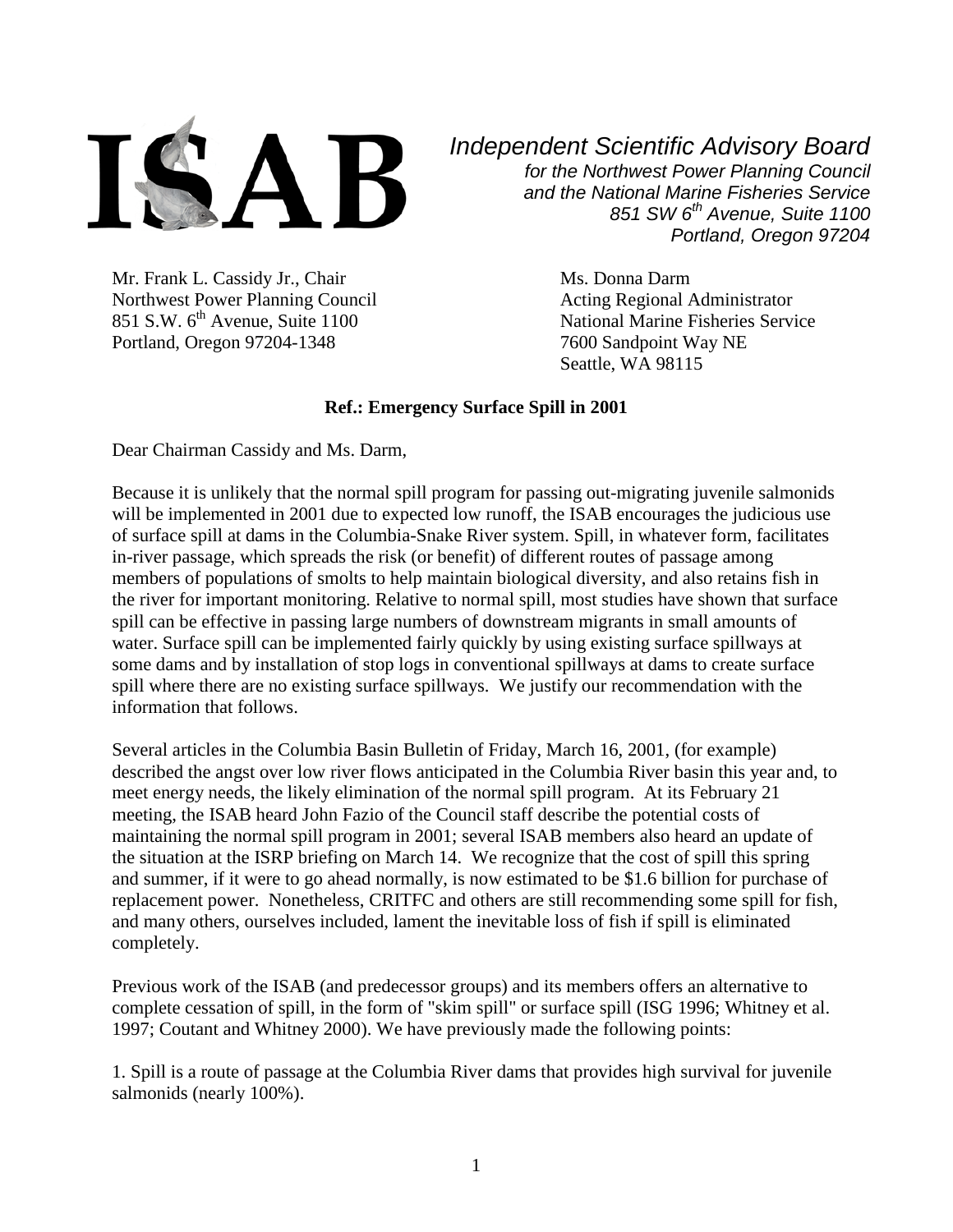2. Effectiveness in passing fish is greater with surface spill than deep spill. Spill gates normally open from the bottom at a depth of around 50 feet. Some projects, such as Wanapum and Priest Rapids dams, however, are equipped with one gate that opens from the top to serve as an exit for ice and trash. Effectiveness of these gates in passing fish has been measured since the mid 1980's. A summary of data collected since 1990 (Whitney et al. 1997 and personal communication with Stuart Hammond of Grant County P.U.D.) shows that the ratio of percentage fish passing the project to the percentage of water passed in spill at those surface gates was 5 to 1 in the spring months and 3.5 to 1 in the summer months. At deep spill gates the ratio was 1 to 1 in the spring and 1.5 to 1 in the summer. Therefore, surface spill is expected to require much less water ( $1/3$ rd to  $1/5$ <sup>th</sup> as much) to pass a given percentage of fish at a project than would standard deep spill.

3. It is feasible at some projects to make a temporary modification of the standard gates by inserting stop logs in the spill bay, as was done by Raymond and Sims (1980) at John Day Dam. Such modification might be done rather quickly, as a temporary measure to reduce the amount of water required in spill to achieve the survival goals set by the Council or NMFS. A modification of a standard spill bay that involved constructing a baffle at the upstream end of the spill bay was evaluated by Grant County P.U.D. in the 1990's. This modification left the spill gate in place to regulate the volume of water passed. Unfortunately, this particular configuration led to some injury of fish that were passed, and further development of the concept there was abandoned. The Raymond and Sims (1980) approach may be more appropriate.

4. In previous reviews of transportation and other juvenile passage strategies, the ISAB and predecessors have supported a "spread-the-risk approach" in which some in-river passage has been maintained. We also have noted that it is not possible to collect all of the fish in existing bypass systems (for transportation). Furthermore, because the bypasses are selective as to size, species, and stock of smolts, they could lead to adverse selection. Because we do not accurately know the composition of species or stocks in spill, we ought to provide as many bypass routes as possible until we have enough information to make a proper decision about abandoning a given route.

Before the Council, NMFS, or hydrosystem managers make a decision on the spill levels that might be required this year, we suggest that the Council and NMFS encourage among the affected parties an open discussion of the use of existing surface spillways and the possibility of temporary modifications of one or a few spill bays at some (or all) projects. Such modifications are already conceived for the future. In the 2000 Biological Opinion, NMFS recommends study of removable spillway weir (RSW) prototypes at John Day in 2002, and McNary, Ice Harbor, Lower Monumental, Little Goose, and Lower Granite at indefinite times thereafter (Section 9.6.1.4.2) and specific defined actions for RSWs at John Day (Action 72), McNary (Action 75), Lower Monumental (Action 77), and Lower Granite (Action 80). As the BiOp requests, several years of prototype testing of weirs might be best, but the urgent need is occurring this year. With sufficient monitoring we could gain much practical information for later use.

A blanket, basin-wide prescription for a specific level of surface spill would be inappropriate. For example, according to a Memorandum of Agreement reached among the affected parties